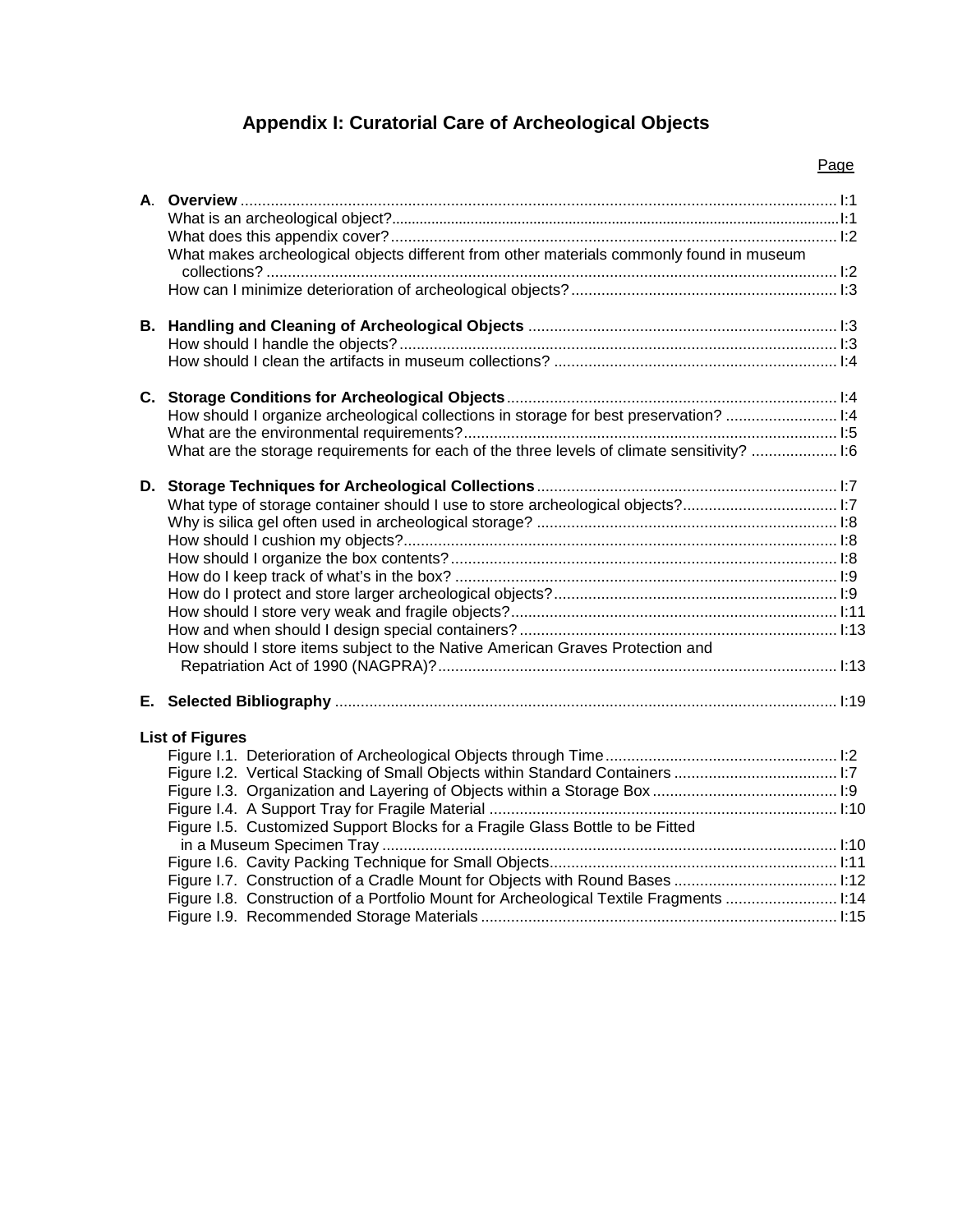# **APPENDIX I: CURATORIAL CARE OF ARCHEOLOGICAL OBJECTS**

#### **A. Overview**

1. *What is an archeological* 

*What is an archeological* Archeological objects are the result or product of an activity in the past that object? has been recovered from an archeological site. Archeological objects may have originated in the ancient past or quite recently. Depending upon the soil and climate of the site, a wide variety of materials may be excavated.

- *Inorganic* artifacts include:
	- − metal
	- ceramics
	- − glass
	- stone
- *Organic* artifacts include:
	- − leather
	- − basketry
	- textiles
	- modern plastics and other synthetics
	- − bone
	- − teeth

Archeological collections may also contain non-artifactual samples, such as botanical material, soils, pollen, phytoliths, oxylate crystals, snails, insect remains, and parasites.

While some individual archeological objects are found in NPS collections, the majority have been recovered as part of systematic archeological excavation. Preservation and care of individual objects must also consider the impact on the collection as a whole.

An important part of archeological collections are the associated archival records (for example, field notes, photographs, maps, digital documentation). For information on managing and preserving these archival records see *Museum Handbook,* Park II (*MH-II*), Appendix D: Museum Archives and Manuscript Collections and *Museum Handbook,* Part I (*MH-I*), Appendix J: Care of Paper Objects, Appendix M: Management of Cellulose Nitrate and Cellulose Ester Film, and Appendix R: Curatorial Care of Photographic Collections.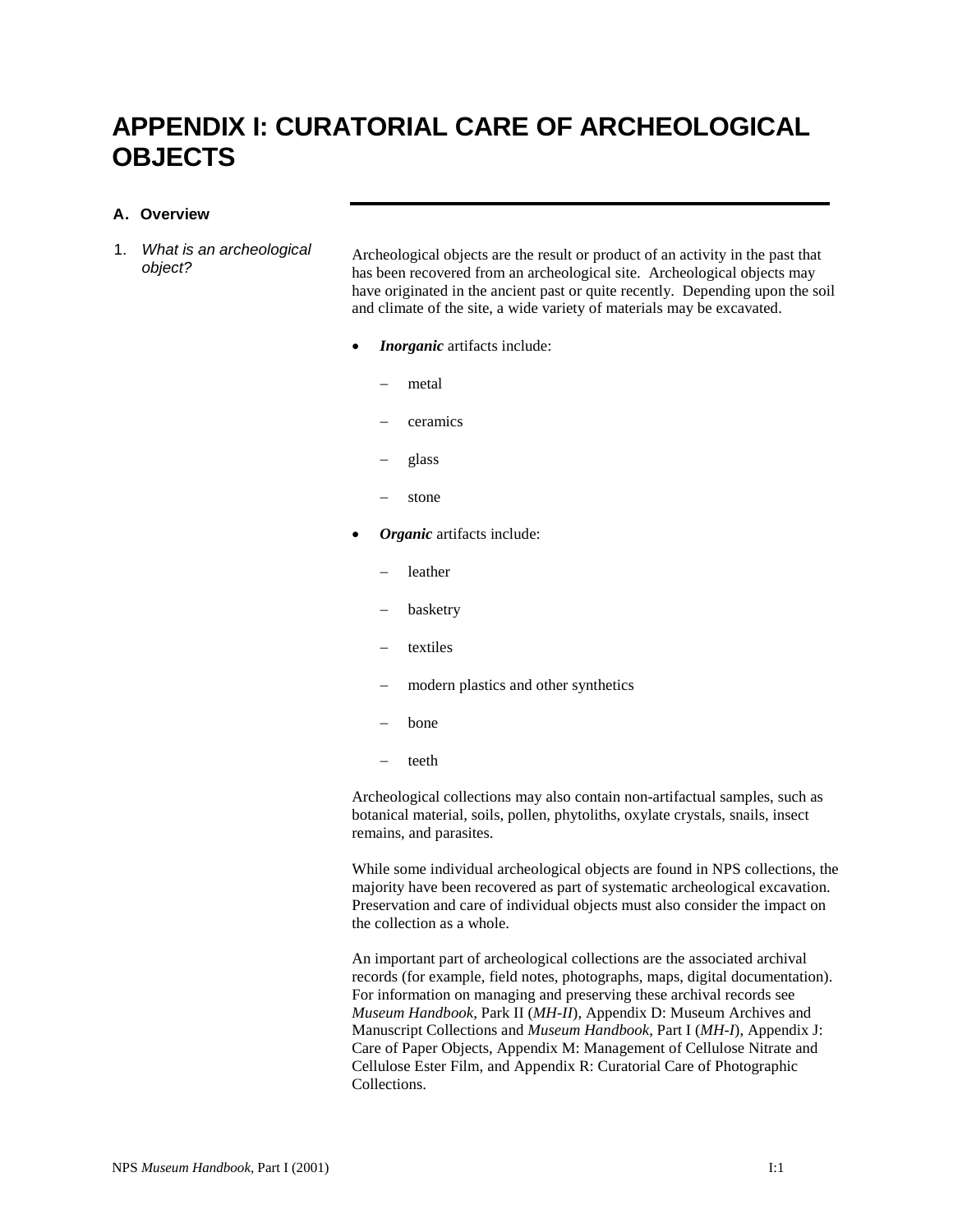2. *What does this appendix cover?* This appendix provides guidance only on the care of objects excavated from the ground. For guidance on collections from marine excavations, consult an archeological objects conservator with experience in the treatment of waterlogged materials. See Chapter 3: Preservation: Getting Started, Chapter 8: Introduction to Museum Object Conservation Treatment, and Conserve O Grams 6/1-6/6 for more information.

> This appendix does not cover field treatment of objects when first excavated. Good sources of information on this topic include Sease (1987) and Watkinson and Neal (1998) listed in the references.

3. *What makes archeological objects different from other materials commonly found in museum collections?*

What makes archeological objects different is that at some point they were lost or abandoned and buried underground or in water.

The condition of these objects depends entirely on their reaction with the environmental conditions to which they have been exposed through time. Underground the object reaches a kind of equilibrium with the surrounding soil. Then, when the object is excavated, it must adjust to a new and radically different environment. Reactions can involve both physical and chemical changes. Regardless of the condition of the object before excavation, the moment it becomes exposed it is vulnerable to rapid deterioration. Figure I.1 illustrates the deterioration rate of archeological objects through time.



**Figure I.1. Deterioration of Archeological Objects through Time**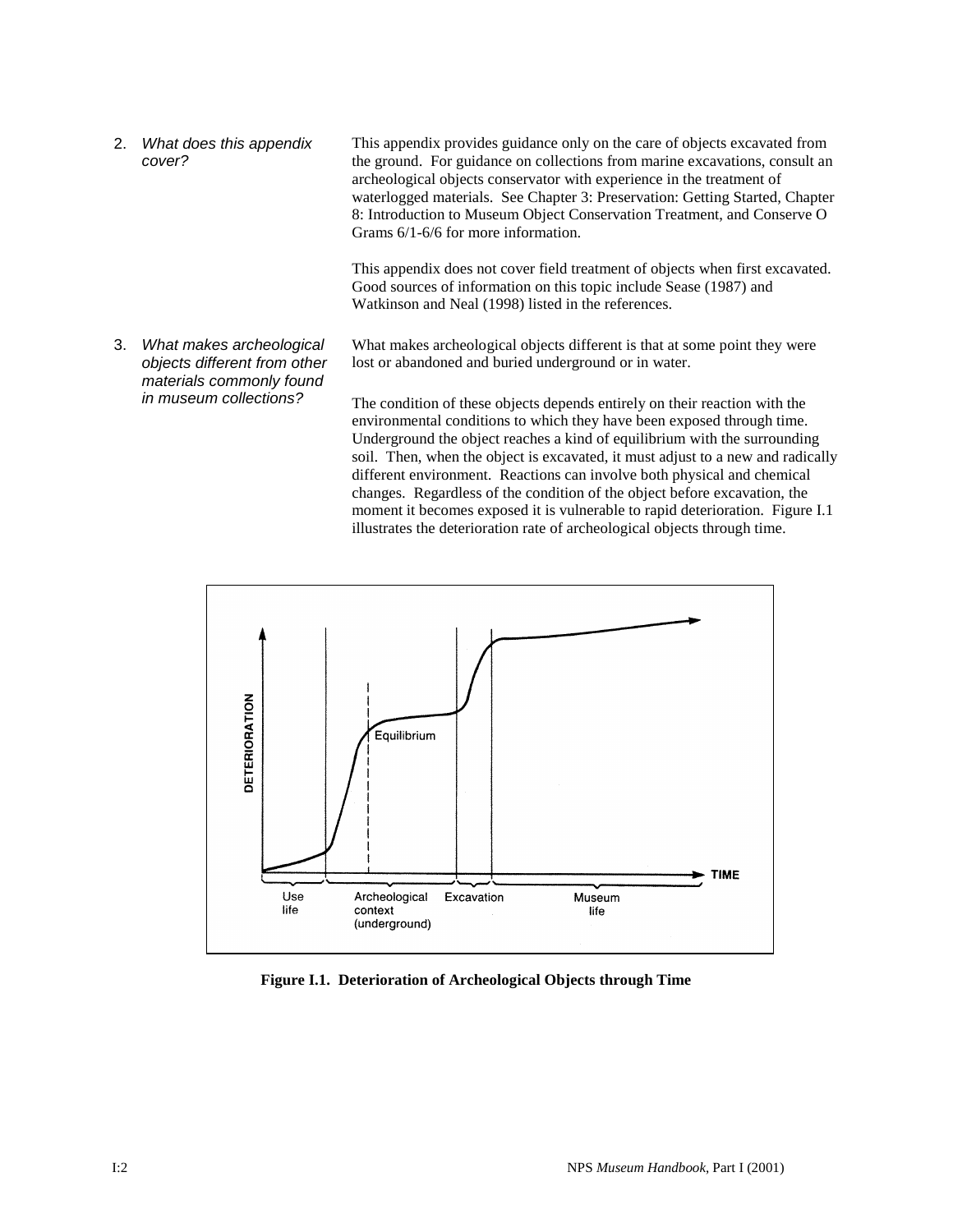4. *How can I minimize deterioration of archeological objects?* Preservation of archeological collections is a collaboration between archeologists, curatorial staff and conservators. Each person brings a different perspective and expertise to the problem. It is important to understand the concerns and needs of these other professionals when making decisions about how to care for archeological objects.

Preservation must begin in the field. Curatorial staff should work with archeologists depositing collections to make sure that preservation concerns are addressed during archeological procedures at the site and in the processing laboratory. Work with conservators both in the field and at the repository to ensure preservation choices are based on current research. Follow through with proper curatorial care in museum collections storage.

Refer to Director's Order #28 and Chapter 6: Management of Archeological Resources of the *Cultural Resources Management Guideline*, for guidance on the responsibilities of the archeologist before selecting a repository and depositing collections. See Director's Order #24, NPS Museum Collections Management, for park management's responsibility to ensure appropriate care and management of archeological collections.

#### **B. Handling and Cleaning of Archeological Objects**

1. *How should I handle the objects?*

Because the research value of archeological material may be lessened or destroyed by unnecessary handling and inappropriate treatment, preservation of these materials should be based on preventive care. Careful handling, packaging, and storing of archeological objects are crucial for the survival of the material as an artifact. Mishandling and storage will encourage deterioration and can reduce the material to nothing more than powder.

Archeological objects can have a deceptive appearance of strength when first uncovered. All excavated materials have undergone some form of alteration during the equilibration process underground and during the recovery process. This alteration has physically weakened the object. While underground, objects are supported by the surrounding soil, and when excavated, they may be unable to support their own weight. For this reason, archeologists and conservators often use specialized lifting techniques to excavate fragile and potentially fragile objects. During and after excavation, continue to support these objects on a tray or pallet or in a container that distributes weight properly.

*An archeological object must always be fully supported. Use both hands, a tray, or a supporting container to lift and carry an object, whether it is large or small. Always assume that an excavated object is weak.*

Review the guidelines for handling museum objects in Chapter 6: Handling, Packing, and Shipping Museum Objects.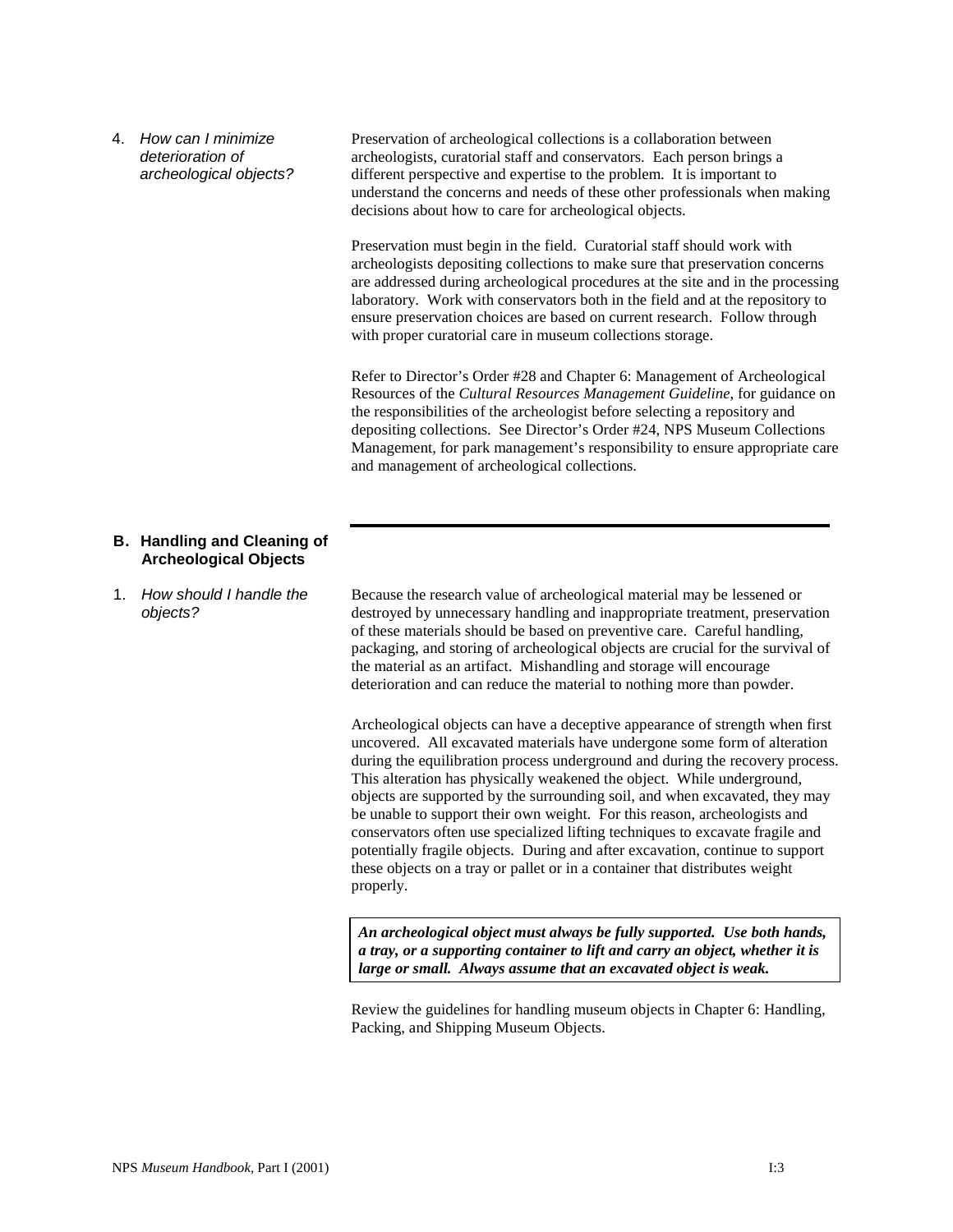2. *How should I clean the artifacts in museum collections?*

Cleaning of archeological material should be kept to a minimum. The cleaning process may destroy important archeological evidence such as surface decorations and composite or associated materials that often exist only as impressions on the surface of the object or in the surrounding soil. Original surfaces of metal objects may lie within layers of corrosion. Evidence of use (for example, food residue in containers, pigment traces on stone palettes, or blood traces on stone projectile points) may be removed by unnecessary cleaning.

Cleaning may also interfere with scientific analysis. For example, the use of acid to remove deposits on ceramics may also remove acid-soluble compounds in the ceramic paste and as a result, invalidate compositional analysis used to determine the prehistoric source of clay. See *Conserve O Gram* 6/6, "Long-term Effects of Acid-Cleaning Archeological Ceramics." Water can also remove amino acid traces used to date bone. Washing may also hasten deterioration of salt-contaminated material and can be disastrous to metal objects if they are not carefully and completely dried afterward.

*Avoid any treatment that alters the chemical or physical integrity of the artifact. Don't risk losing valuable information or inflicting irreversible damage.*

Once an object has reached the repository and is in curatorial care, remove only loose dust and dirt by dry brushing or vacuuming. *Don't* wash the object and *don't* apply pressure. The surface of an archeological object is often fractured or friable and may be easily dislodged by rubbing. Carefully assess an object's surface *before* you start to clean it. If additional cleaning, stabilization, or repair is necessary, consult an experienced conservator.

#### **C. Storage Conditions for Archeological Objects**

1. *How should I organize archeological collections in storage for best preservation?*

Archeological collections are often large and contain a variety of materials with different environmental storage requirements and with different research values. Physical organization of the collections by research values, such as source or cultural affiliation, will not necessarily meet preservation needs. It is better to organize the materials by environmental requirements and maintain the research integrity of the collection through good museum records.

Ideally, all archeological objects should be stored in climate-controlled areas, but this often is not practical. Most archeological collections are large and not all storage facilities have enough climate-controlled storage space to house entire collections. In such cases, it is possible to maximize preservation while minimizing utility costs by implementing a storage strategy based on the environmental requirements of various archeological materials.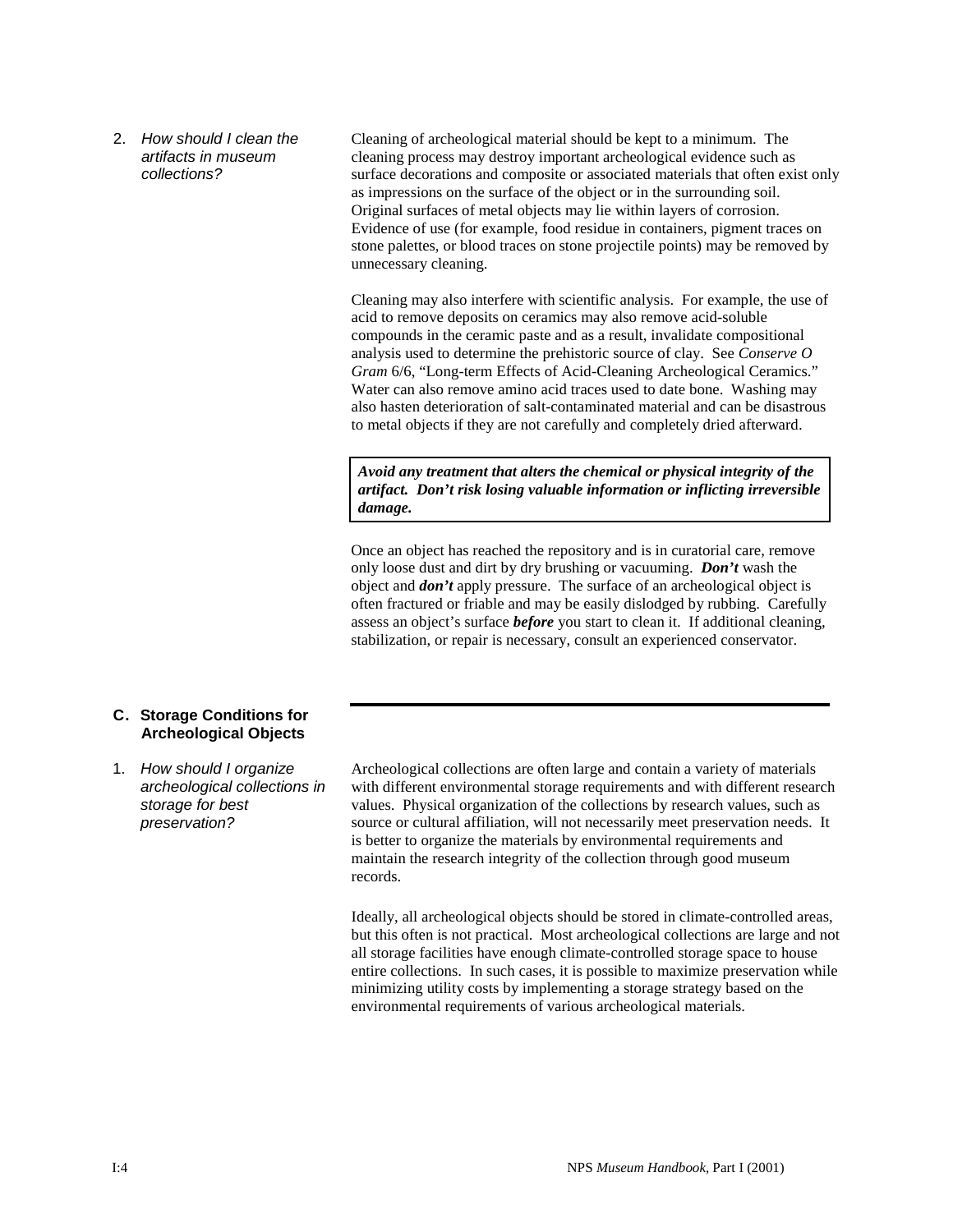# *requirements?*

2. *What are the environmental*  See the chart below for a system to organize archeological material by environmental sensitivity.

| <b>Organization of Archeological Material</b>                                                                                                                                                                                                                                                                                                                                                                                                                                                                                                                                                                                                                     |                                                                                                                                                                                                                                                                                                                                                                                                                                                                                                                                                                                                                                                                                                                                                                                                                                                                                                                 |  |  |  |
|-------------------------------------------------------------------------------------------------------------------------------------------------------------------------------------------------------------------------------------------------------------------------------------------------------------------------------------------------------------------------------------------------------------------------------------------------------------------------------------------------------------------------------------------------------------------------------------------------------------------------------------------------------------------|-----------------------------------------------------------------------------------------------------------------------------------------------------------------------------------------------------------------------------------------------------------------------------------------------------------------------------------------------------------------------------------------------------------------------------------------------------------------------------------------------------------------------------------------------------------------------------------------------------------------------------------------------------------------------------------------------------------------------------------------------------------------------------------------------------------------------------------------------------------------------------------------------------------------|--|--|--|
| Level I: Negligibly climate-sensitive materials                                                                                                                                                                                                                                                                                                                                                                                                                                                                                                                                                                                                                   |                                                                                                                                                                                                                                                                                                                                                                                                                                                                                                                                                                                                                                                                                                                                                                                                                                                                                                                 |  |  |  |
| Materials:<br><b>Required Climate:</b><br>Gradual daily and seasonal fluctuations of temperature and relative humidity<br>stable stone and fired ceramics<br>$\bullet$<br>can be tolerated.<br>stable inorganic architectural<br>$\bullet$<br>materials (plaster, mud, daub,<br><b>Relative Humidity:</b> Above 30% and below 65%. Mold may become a<br>brick, and stone)<br>$\bullet$<br>problem above 65%.<br>dry pollen, flotation, and<br>$\bullet$<br>Temperature: Freezing to 100°F. Moderate and cool temperatures are<br>unprocessed soil samples<br>$\bullet$<br>preferred. High temperatures increase deterioration of all materials.<br>faunal remains |                                                                                                                                                                                                                                                                                                                                                                                                                                                                                                                                                                                                                                                                                                                                                                                                                                                                                                                 |  |  |  |
|                                                                                                                                                                                                                                                                                                                                                                                                                                                                                                                                                                                                                                                                   | Level II: Climate-sensitive materials                                                                                                                                                                                                                                                                                                                                                                                                                                                                                                                                                                                                                                                                                                                                                                                                                                                                           |  |  |  |
| Materials:<br>stable metal<br>stable glass<br>$\bullet$<br>worked bone, antler, and shell<br>$\bullet$<br>botanical specimens<br>$\bullet$<br>textiles<br>$\bullet$<br>wood<br>$\bullet$<br>skin, leather, and fur<br>$\bullet$<br>feathers and horn<br>$\bullet$<br>natural gums, resins, and<br>$\bullet$<br>lacquer<br>human remains                                                                                                                                                                                                                                                                                                                           | <b>Required Climate:</b><br><b>Relative Humidity:</b> Determine a stable point based on the object's<br>environmental history and current regional climate. If the materials will<br>be stored near the collection site, you may follow these guidelines.<br>30-40%--semi-arid areas and deserts<br>40-50%--central and eastern plains and woodlands<br>45-55%--seacoast and lakeshore<br>Keep conditions as stable as possible. Many organic materials are more<br>sensitive to fluctuations of relative humidity than to any one unchanging<br>level in the moderate range. Do not allow daily fluctuations of more than<br>3%. From summer to winter, keep the change to no more than a slow<br>10% drift.<br><b>Temperature:</b> Above $50^{\circ}$ F and below $75^{\circ}$ F. You may adjust the<br>٠<br>temperature slightly to control the relative humidity, but do not exceed<br>changes of 5° daily. |  |  |  |
|                                                                                                                                                                                                                                                                                                                                                                                                                                                                                                                                                                                                                                                                   | Level III: Significantly climate-sensitive materials                                                                                                                                                                                                                                                                                                                                                                                                                                                                                                                                                                                                                                                                                                                                                                                                                                                            |  |  |  |
| Materials:<br>unstable (salt-contaminated)<br>ceramics, stone, and bone<br>unstable glass (glass that<br>$\bullet$<br>appears damp or "weeping")<br>unstable metal, particularly<br>$\bullet$<br>iron<br>mummified human and animal<br>٠<br>remains<br>composite objects (objects<br>٠<br>made of several different                                                                                                                                                                                                                                                                                                                                               | <b>Required Climate:</b><br><b>Relative Humidity:</b> Keep the RH within the restricted range determined<br>$\bullet$<br>by the object's composition and condition. Follow these guidelines.<br>metal—under 30%. Unstable iron is best stored below 15%.<br>unstable glass—30% to 40%<br>$\overline{\phantom{0}}$<br>naturally mummified animal remains-15% to 20%<br>$\qquad \qquad -$<br>unstable ceramics, stone and bone (salt contaminated)—below 50%<br>$\overline{\phantom{m}}$<br>(Note: Keep the RH as steady as possible to avoid damage by the<br>hydration cycling of soluble salts.)<br>Temperature: Choose a point between 60° and 72° and keep the<br>$\bullet$<br>temperature steady. Allow it to fluctuate only enough to keep the RH in<br>check.                                                                                                                                             |  |  |  |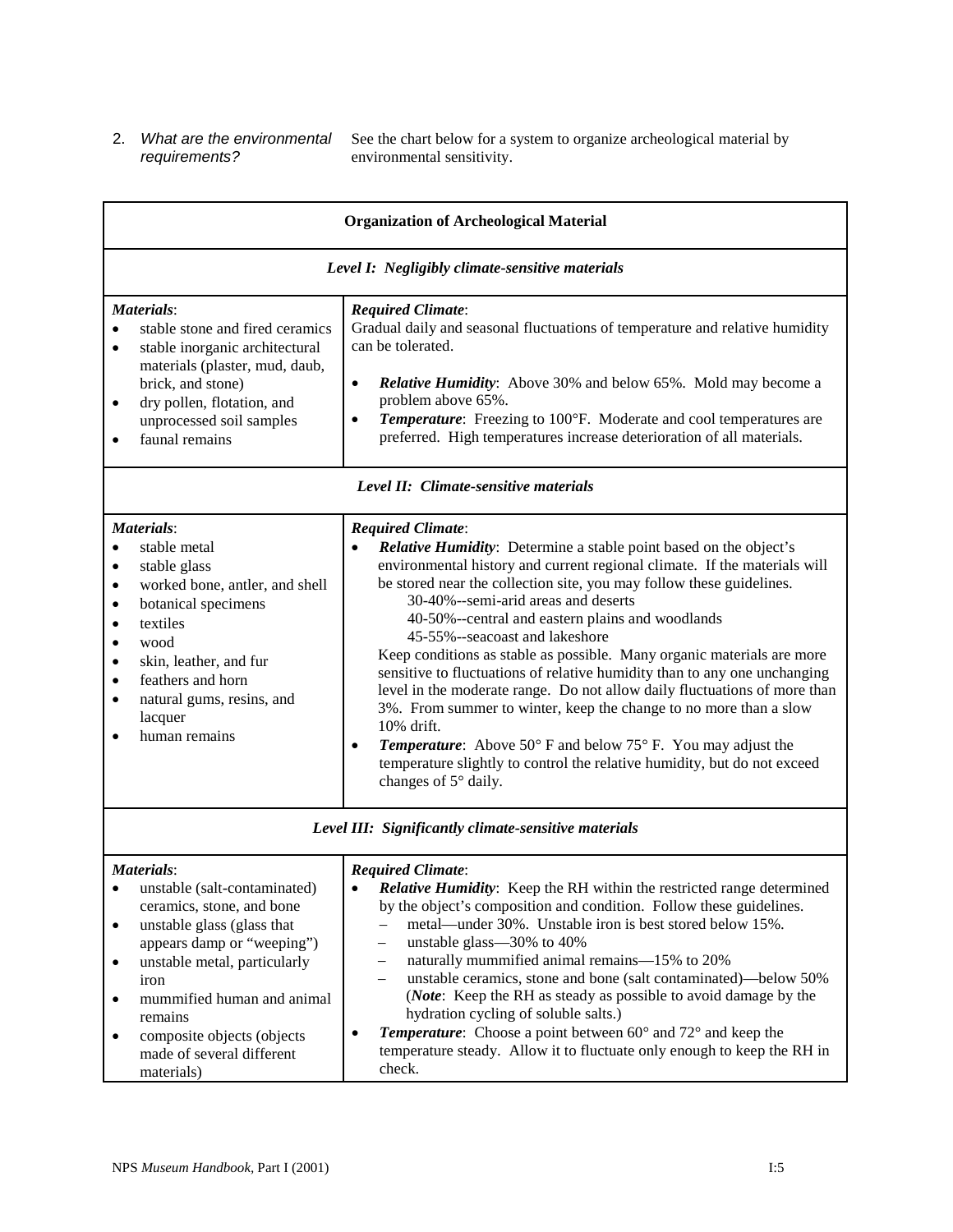3. *What are the storage requirements for each of the three levels of climate sensitivity?*

Each level of climate sensitivity requires a different type of storage.

- *Level I***:** General storage for Level I materials should meet the *minimum* overall standards for all NPS storage spaces as outlined in Chapter 7: Museum Collections Storage.
	- Store materials that do not need special attention in boxes on open shelves.
	- Store loose material, including the following, in bags within boxes: bulk botanical specimens unprocessed soil samples dry pollen and flotation samples slag unworked bone lithic cores and debitage ceramic sherds

Make sure the bags are strong and will not tear or puncture. Bags made of Tyvek®, a strong spun polyethylene plastic that allows water vapor to escape, are a good choice. Canvas bags and resealable polyethylene bags can also be used.

• *Level II***:** Climate-controlled storage for Level II materials should comply with the *optimum* standards for NPS storage areas as outlined in Chapter 7.

If your park has no currently available area where the environment can be controlled, consider putting up a prefabricated, climate-controlled structure. See *Conserve O Gram* 4/7, "Museum Collection Storage Space: Is an Insulated Modular Structure Right for your Collection?" Consult your regional or support office curator, conservators specializing in environmental or preventive conservation, or the Museum Management Program for guidance in developing an acceptable storage area.

- *Level III*: Microclimate storage for some Category III materials can be created within the climate-controlled storage area used for Category II materials.
	- Place objects requiring an extremely stable environment within a closed well-gasketed museum cabinet that will shield them from even slight fluctuations in relative humidity.
	- Place metals and unstable glass, which require a relative humidity quite different from other objects in storage, in tightly sealed boxes with moisture-sensitive materials called *sorbents.* Sorbents, such as *silica gel*, buffer the interior of the container against changes in the relative humidity of the enclosed objects.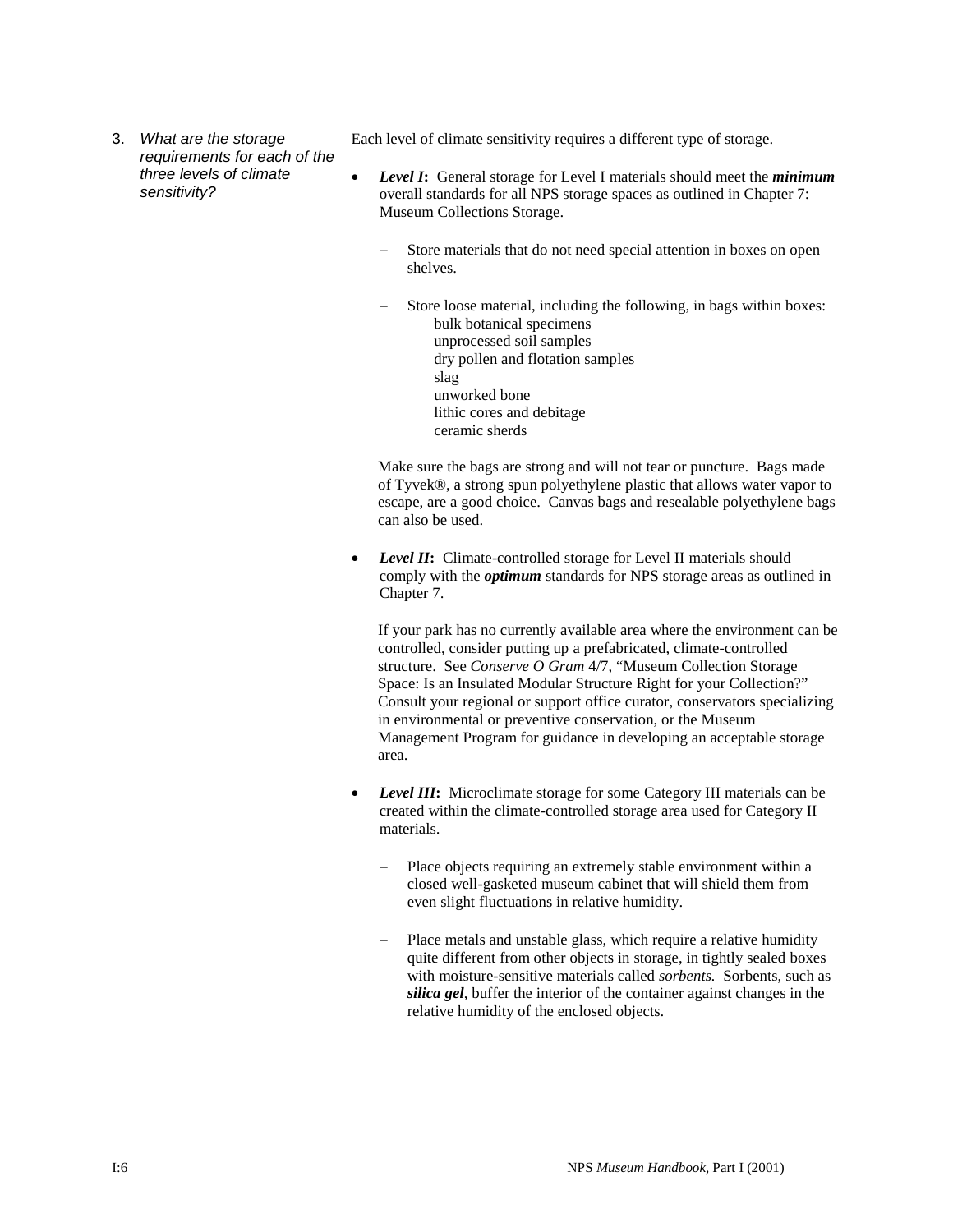#### **D. Storage Techniques for Archeological Collections**

1. *What type of storage container should I use to store archeological objects?*

There are many different types of standard boxes and bags that are appropriate for general storage. *Note: These are not for microclimate storage.* See Chapter 4 for information on microclimate storage.

- Use acid-free boxes with lids rather than self-closing boxes with flaps that will wear out over time.
- Store small objects like lithic points and nails in boxes manufactured for the storage of archival and photographic collections.
- Use small resealable polyethylene bags for individual specimens and stack them vertically within each section of the box. You can staple them to acid-free index cards to make them easier to stack. If the objects are not numbered, include an acid-free tag with an identification number inside each bag and also be sure to write the number on the outside of the bag or on the card.

See Figure I.2. Note the easy visual access and consistent packaging technique illustrated. Never wrap objects in padding material. Wrapping and unwrapping requires excessive handling.



**Figure I.2. Vertical Stacking of Small Objects within Standard Containers**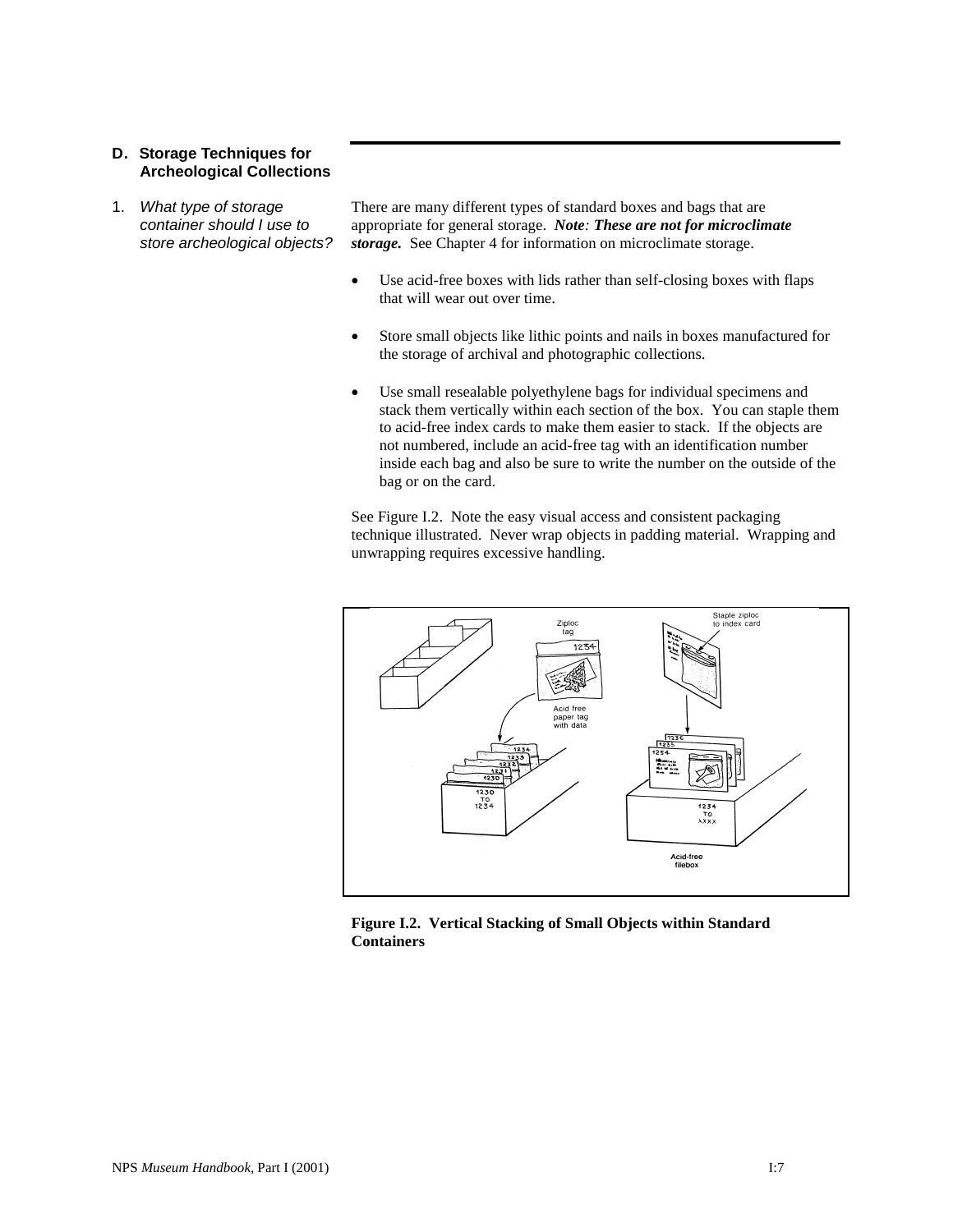2. *Why is silica gel often used in archeological storage?* Archeological objects are often unstable and very sensitive to changes in relative humidity. Silica gel can moderate fluctuations in relative humidity within a closed container.

> Silica gel is inert, amorphous silicon dioxide in a porous granular form that is able to adsorb moisture from the air. It can adsorb 30-40% of its dry weight and responds more quickly than other sorbents to variations in relative humidity. The gel rapidly senses, corrects, and stabilizes fluctuations in relative humidity by humidifying or dehumidifying the air around it to maintain its own preferred environment. See Chapter 4: Museum Collections Environment, for information on use of silica gel in microclimates.

- 3. *How should I cushion my objects?* Use padding material to prevent the contents of a container from shifting when it is moved. Be careful not to overstuff the box with crumpled tissue or other padding material that could exert damaging pressure on fragile objects. Use either of these cushioning techniques:
	- Make smooth pillows to place against the surface of the object by folding wadded acid-free *unbuffered* tissue paper within loose rolls of tissue. Wrapping the crumpled tissue will keep it from expanding and exerting pressure.
	- Fill resealable sandwich-sized polyethylene bags with cotton.

*Don't use cotton or polyester wool alone. Cotton is an excellent sorbent and may hold moisture directly against the object. Fibers from these materials may snag and damage delicate artifacts.*

4. *How should I organize the box contents?* Organize your artifacts so that each object can be easily retrieved without disturbing the rest. One technique is to layer your items. If they are small and lightweight, they can be organized into three or four layers separated by specimen trays within your storage box. Specimen trays make lifting safer. Cushion each layer with a sheet of stable polyethylene foam shelf liner. See Figure I.3. Museum supply companies manufacture acid-free boxes with fitted trays equipped with adjustable interior compartments. These are ideal for the storage of archeological material.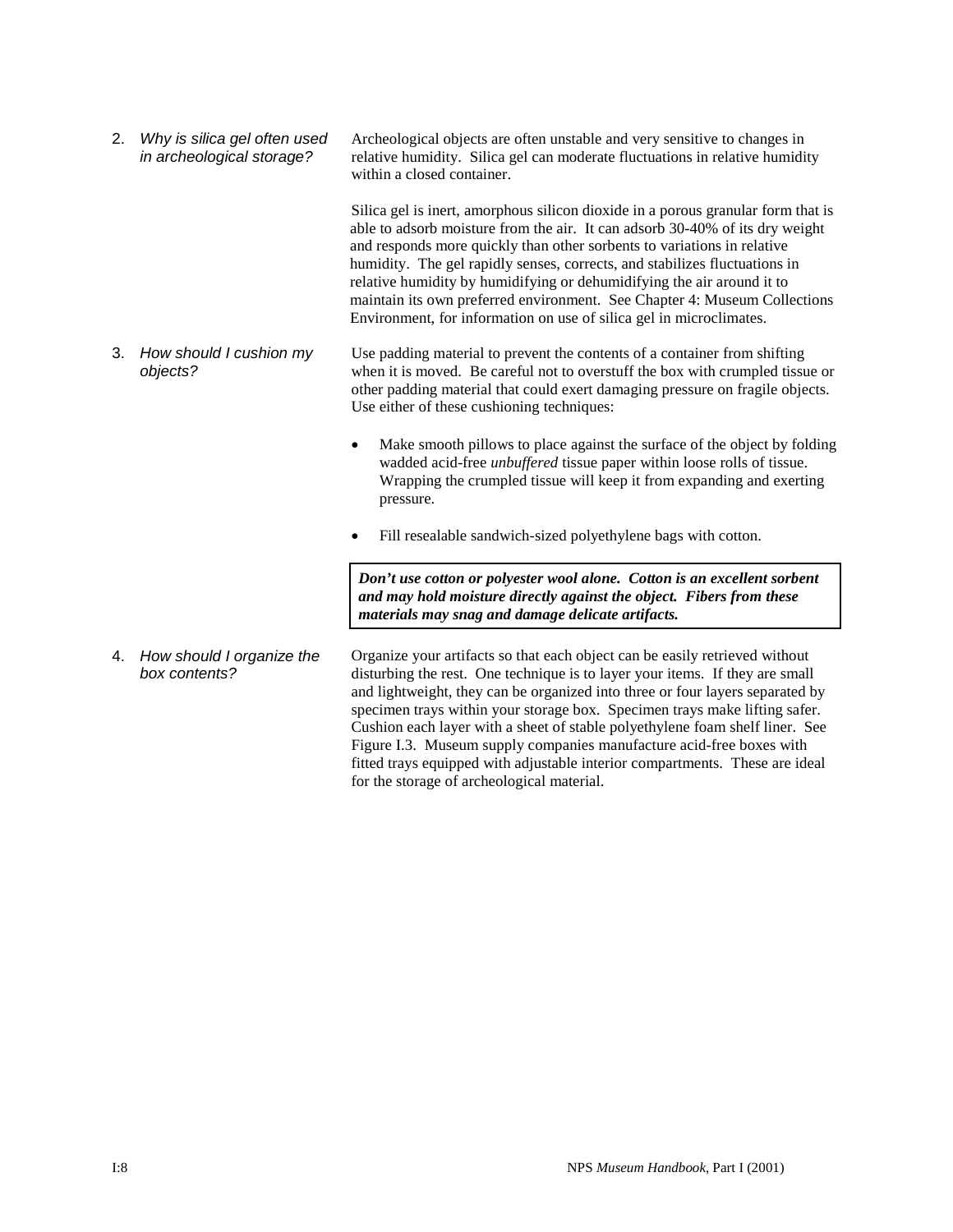

**Figure I.3. Organization and Layering of Objects within a Storage Box**

5. *How do I keep track of what's in the box?*

Make an inventory:

- First, make sure that the identification numbers you have written on each bag show clearly.
- Next, label the outside of the box with the numbers by layer.
- Prepare a more detailed list of the contents and place it in the box on top of the contents.
- 6. *How do I protect and store larger archeological objects?* If the objects are too large for standard specimen trays, you can make custom trays from padded, acid-free board fitted with cotton twill-tape handles. See Figure I.4 for an illustration. There are many acid-free boards, including matboard, cardboard, foamboard, and honeycomb board, that can be used to make support trays. Make sure you select a board heavy enough not to bend under the weight of the object. Tie the object to the tray with cotton twill tape to keep it from sliding.

Use rigid polyethylene foam to make tray supports and trays with cavities for fragile three-dimensional objects. You can easily cut large blocks of foam with an electric carving knife and thin sheets with a sharp X-acto knife. Figure I.5 illustrates the use of rigid polyethylene foam blocks to support a fragile bottle. Figure I.6 shows the cavity-packing technique to restrict the movement of smaller, rounded items. Cavity-packing is an excellent way to store objects that are moved periodically for research. Make sure that the fit of the object in the cavity is not too tight and that the object may be safely removed from the tray. The cut edge of the rigid foam block can be abrasive so use thin, soft, polyethylene foam (like Volara®) for objects with fragile surfaces. If necessary, carve a finger grip on each side of the object to make grasping easier.

NPS Museum Handbook, Part I (2001)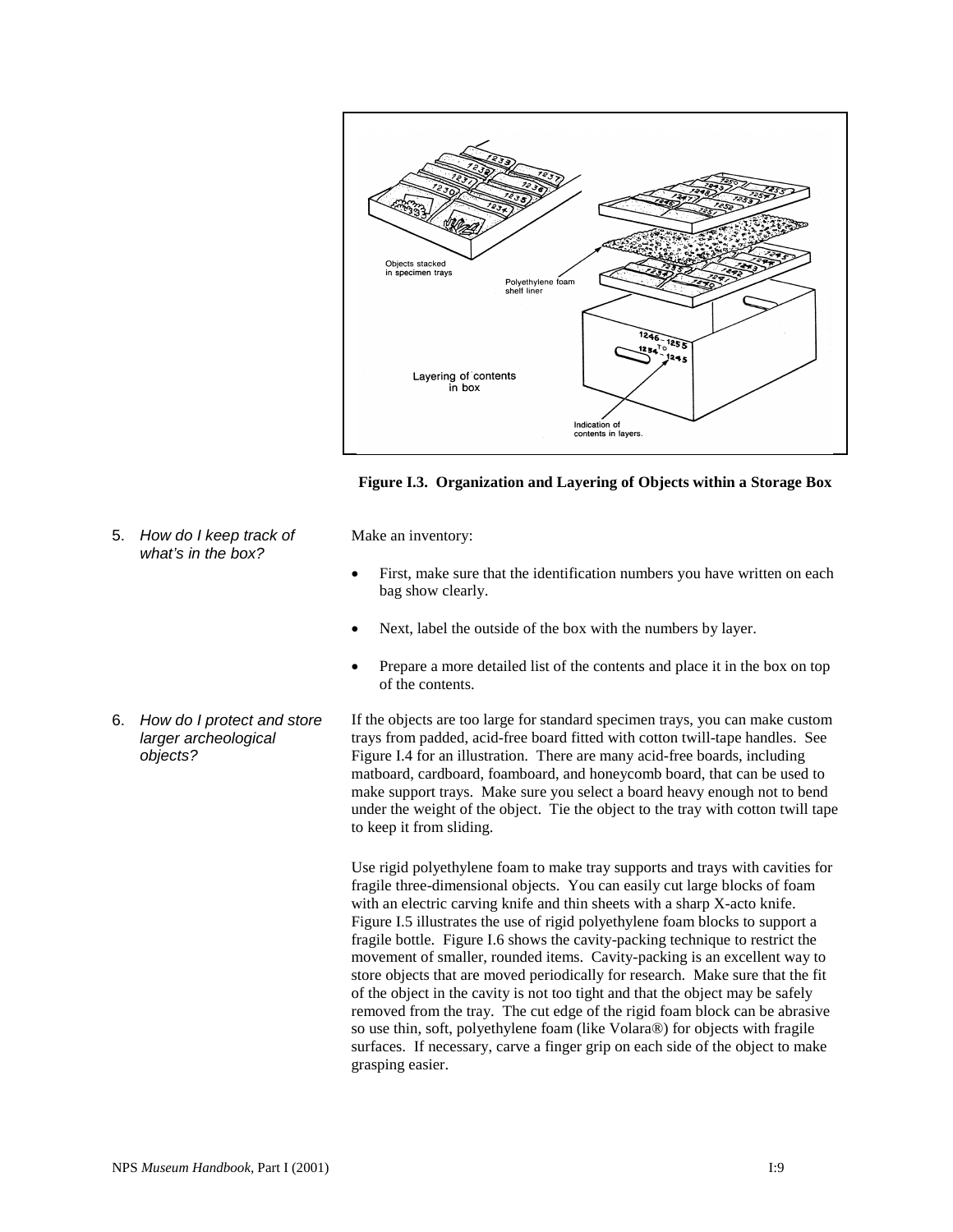

- 
- 4. Line rigid board with polyethylene foam pad. Cover foam with washed muslin or unbuffered acid-free tissue. Attach the lining to the board with a good quality double-sided tape (e.g., Scotch 415) or with a hot glue gun. If the support tray is small, the twill tape ties should be enough to hold both the pad and the object in place.
- 5. Be sure to tie knots larger than punched hole.





#### **Figure I.5. Customized Support Blocks for a Fragile Glass Bottle to be Fitted in a Museum Specimen Tray**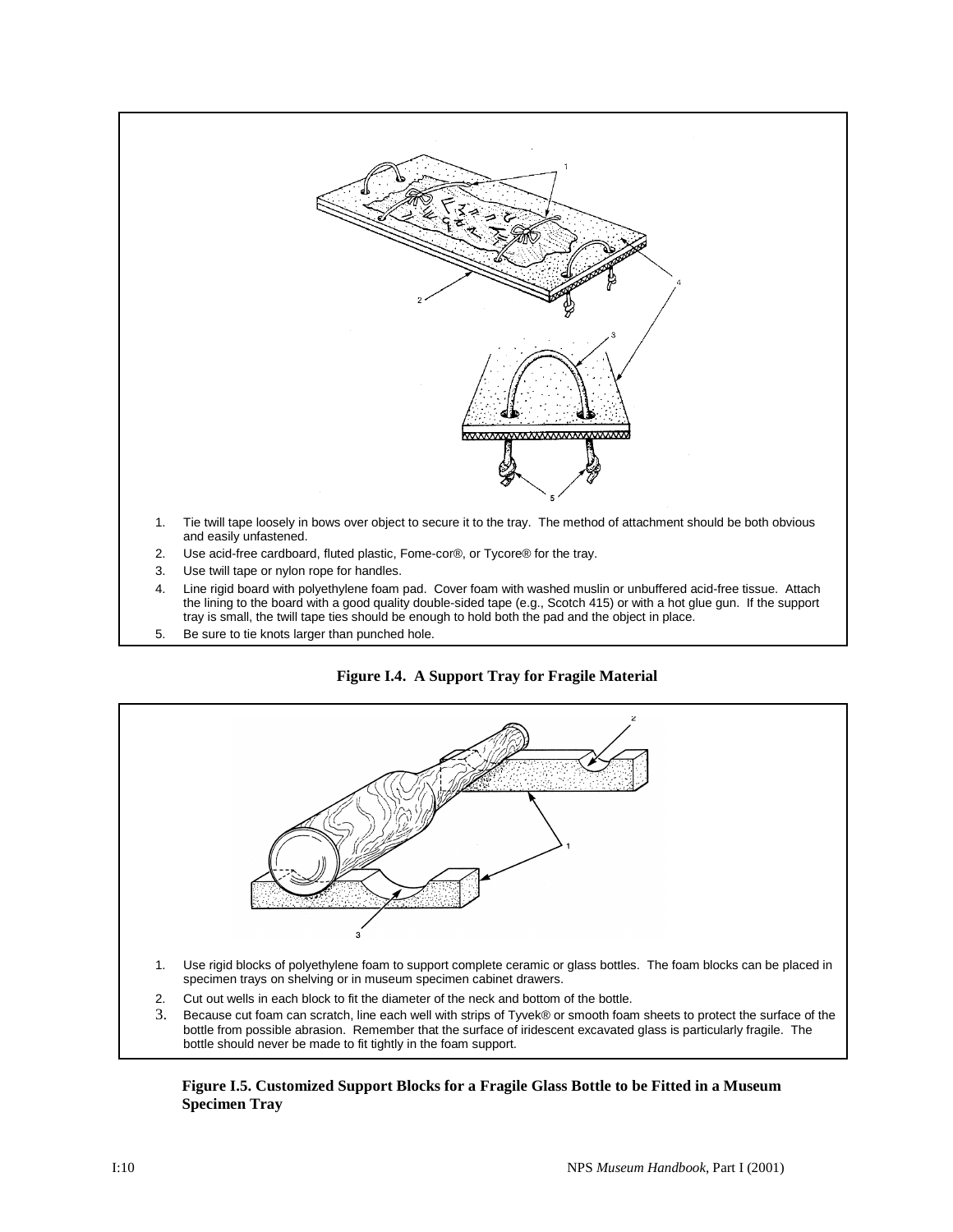

#### **Figure I.6. Cavity Packing Technique for Small Objects**

7. *How should I store very weak and fragile objects?*

Archeological objects that are weak from deterioration may require specialized supports to maintain their structural integrity. Before designing a special mount, evaluate the object's strong and weak structural points. Determine:

- what the object is
- how it was used or worn
- how it was made

For example, cone-shaped baskets, worn like backpacks, were used to carry heavy objects. Load stresses were distributed down the sides of the basket and concentrated in the bottom. Though the rim is the weakest part of these baskets, they are frequently, but incorrectly, stored upside down like traffic cones.

A good storage mount takes into account the *form* and *function* of the object and eliminates stress on the weakest parts. A cradle mount like the one illustrated in Figure I.7 will evenly distribute the weight of an object with an unstable base while keeping it upright as originally used.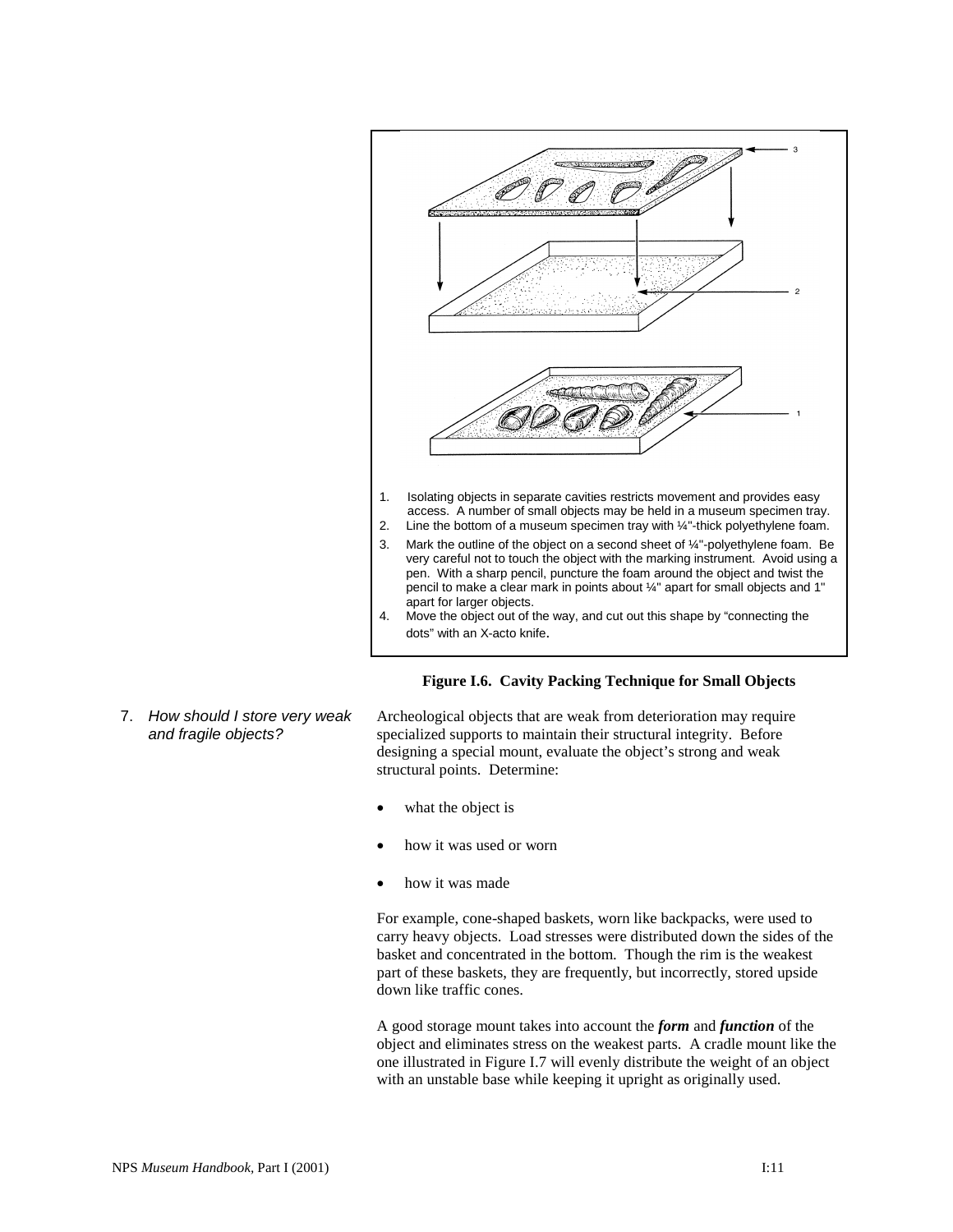

5. Place vessel in the cradle.

**Figure I.7. Construction of a Cradle Mount for Objects with Round Bases**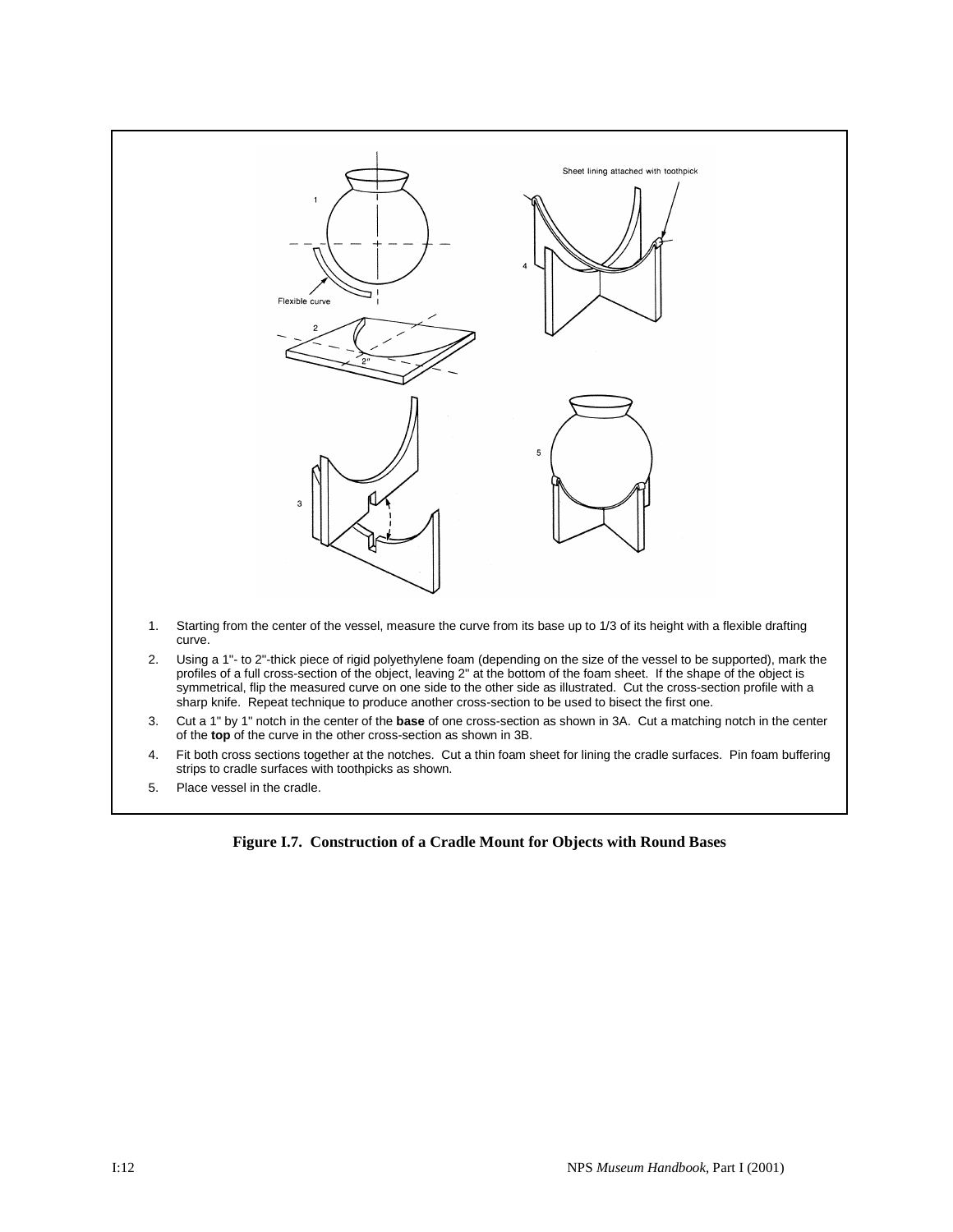8. *How and when should I design special containers?*

When making a special box or storage container for an archeological object, keep these things in mind.

- Protect the object from dust and light.
- Provide it with good support.
- Allow researchers maximum visual access.
- Discourage any handling of the object.

In the case of a textile fragment, for example, a researcher will want to examine both sides. The container must permit close examination of the contents, but minimize the need to actually handle the object. A portfolio mount, illustrated in Figure I.8, is a good solution to this problem. This technique can also be used to store other flat objects like basketry fragments, thick cordage, and other fragile materials. Adjust the thickness of the interior mat to accommodate the dimensions of the object, avoiding any unsafe pressure or crushing of brittle elements.

Boxes for other types of artifacts should have a drop front so that the tray supporting the item can be slid out onto a stable surface. An accident is more likely to happen if the object must be lifted up and out through the top.

You may need to provide special containers and mounts that will protect fragile, unstable, and top-heavy objects during an earthquake.

There is much published information containing instructions for building specialized storage mounts. Two very good references are *Storage of Natural History Collections: Ideas and Practical Solutions* (Rose and de Torres, 1995) and *Working with Polyethylene Foam and Fluted Plastic Sheet* (Schlichting, 1994).

To help you select stable materials for constructing containers and mounts for storage see *Materials for Exhibit, Storage, and Transportation and Packing* (Tétreault and Williams, 1992) and "Guidelines for Selecting Materials for Exhibit, Storage, and Transporation" by Jean Tetreault, available on the Web at <http://www.cci-iic.gc.ca/ frameset e.shtml> under Conservation Information.

9. *How should I store items subject to the Native American Graves Protection and Repatriation Act of 1990 (NAGPRA)?*

Your park's archeology collection may contain NAGPRA-related items such as human remains, associated funerary objects, unassociated funerary objects, sacred objects, and objects of cultural patrimony. These collections should be housed and handled with great sensitivity. You may need to store NAGPRA items separately from other collections and limit access to them.

Consult with the lineal descendants, culturally affiliated Indian tribes, Native Alaskan villages or corporations, or Native Hawaiian organizations to ascertain their preferences related to storage techniques and materials. You may need to use alternative storage methods and materials in response to these consultations. See Chapter 7: Museum Collections Storage, for additional information concerning consultation and storage of NAGPRA collections.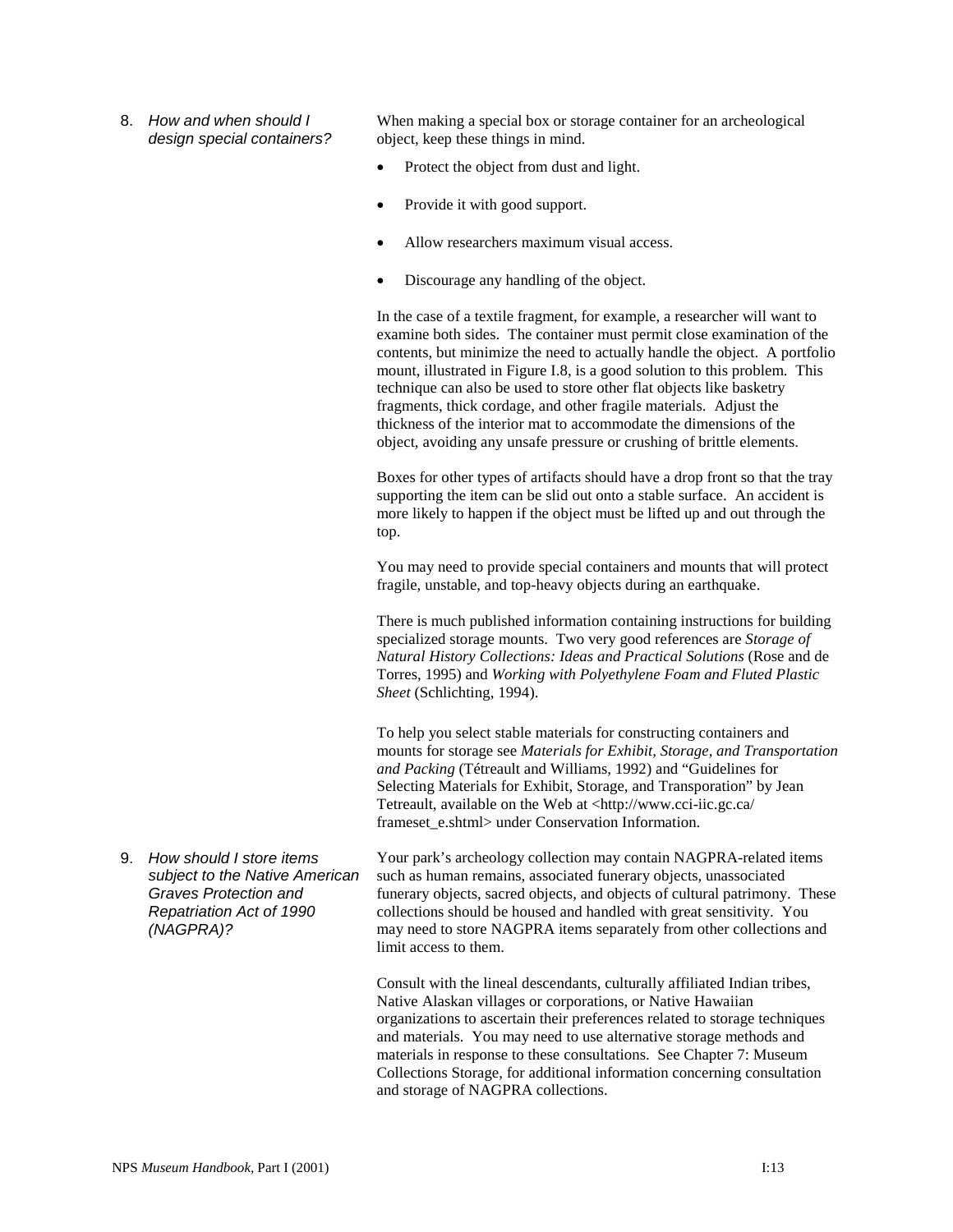

**Figure I.8. Construction of a Portfolio Mount for Archeological Textile Fragments**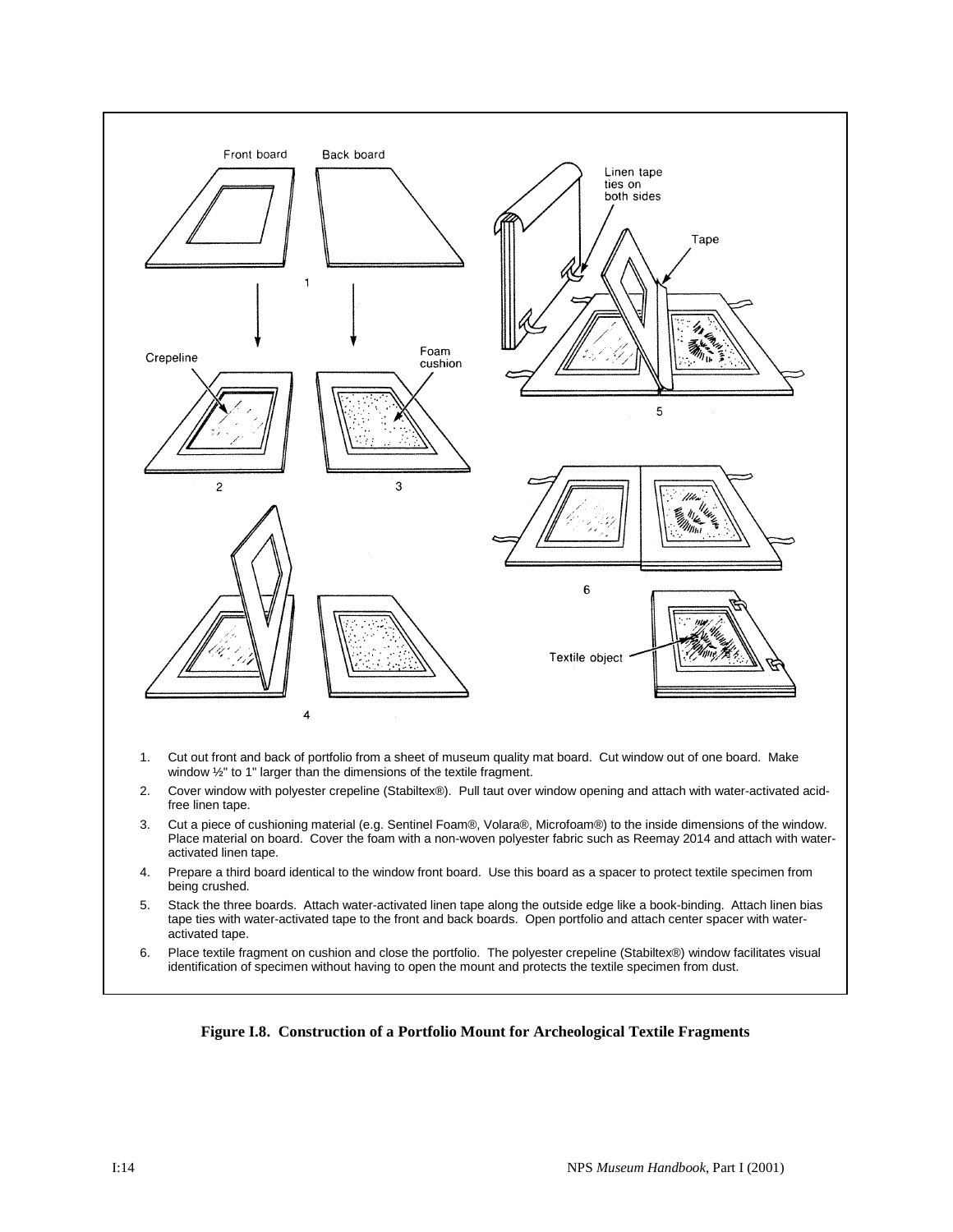# **Recommended Storage Materials**

|      | <b>Bags</b>                                                                                                                                                                    |                                                                                                                                                                                                           |  |  |
|------|--------------------------------------------------------------------------------------------------------------------------------------------------------------------------------|-----------------------------------------------------------------------------------------------------------------------------------------------------------------------------------------------------------|--|--|
| Use: |                                                                                                                                                                                | Don't Use:                                                                                                                                                                                                |  |  |
| ٠    | Resealable polyethylene bags (Ziploc®, Baggies®,<br>Whirl-pak <sup>®</sup> )<br>Spun polyethylene bags (Tyvek®)<br>Bags made from heat-sealable clear plastic laminate<br>film | Kraft lunch bags<br>$\bullet$<br>Waxed paper<br>٠<br><b>Envelopes</b><br>٠<br>None allow visual inspection and all are made from<br>unstable materials. Waxed paper may leave a coating on<br>the object. |  |  |

|      | Padding                                                                                          |                                                  |                                                                                                                                                                                                                                                                                                                                                                            |  |  |
|------|--------------------------------------------------------------------------------------------------|--------------------------------------------------|----------------------------------------------------------------------------------------------------------------------------------------------------------------------------------------------------------------------------------------------------------------------------------------------------------------------------------------------------------------------------|--|--|
| Use: |                                                                                                  |                                                  | Don't Use:                                                                                                                                                                                                                                                                                                                                                                 |  |  |
|      | Acid free tissue                                                                                 | $\bullet$                                        | Loose cotton                                                                                                                                                                                                                                                                                                                                                               |  |  |
|      | Cotton or polyester batting in plastic or muslin bags<br>Polyester felt<br>Bubble-pak or air-cap | $\bullet$<br>$\bullet$<br>$\bullet$<br>$\bullet$ | Brittle materials may snag on the loose fibers.<br>Cotton will almost certainly leave lint on the<br>objects.<br>Paper towels or facial or toilet tissue<br>Papers are not durable and contain impurities.<br>Newspaper<br>Newsprint smears easily and may leave ink on<br>objects. Newspaper is also very acidic.<br>Excelsior<br>Material is very acidic.<br>Vermiculite |  |  |
|      |                                                                                                  |                                                  | Substance generates dust that not only is difficult to<br>remove, but also hazardous to museum workers                                                                                                                                                                                                                                                                     |  |  |
|      |                                                                                                  |                                                  |                                                                                                                                                                                                                                                                                                                                                                            |  |  |

### **Figure I.9. Recommended Storage Materials**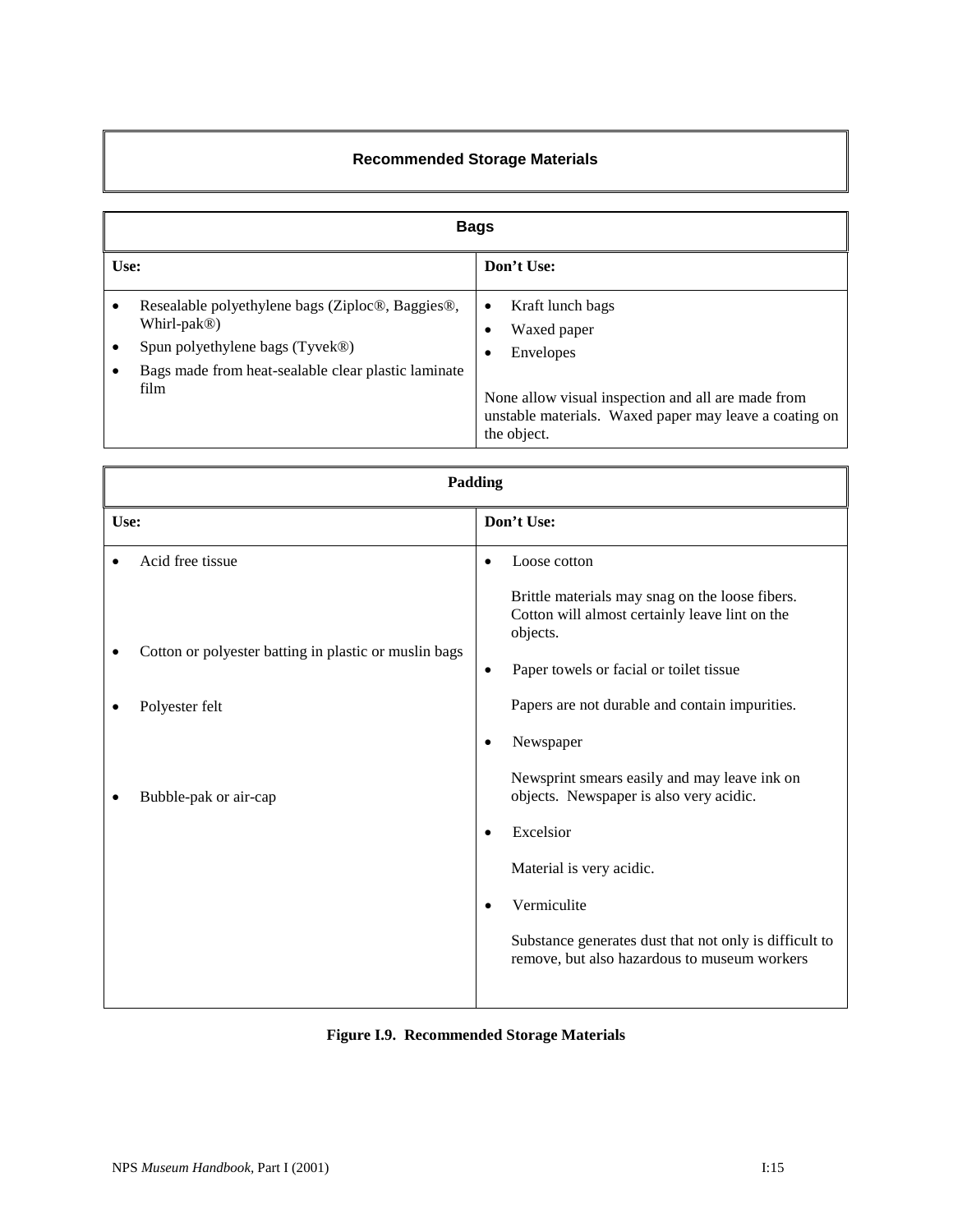|      | <b>Plastic Foams</b>                                                  |            |                                                                            |  |
|------|-----------------------------------------------------------------------|------------|----------------------------------------------------------------------------|--|
| Use: |                                                                       | Don't Use: |                                                                            |  |
|      | White polyethylene closed-cell foam (Polyfoam)                        | $\bullet$  | Blue polyethylene foam (fire retardant)                                    |  |
|      |                                                                       |            | Fire retardant additives can migrate to materials.                         |  |
|      |                                                                       |            | Pink polyethylene foam (antistatic)                                        |  |
|      | Crosslinked polyethylene foam (Plastazote®,<br>Volara <sup>®</sup> )  |            | Conductor in foam absorbs water from the air and<br>can become soapy.      |  |
|      |                                                                       | $\bullet$  | Chlorinated or nitrated plastic (for example, PVC–<br>polyvinyl chloride)  |  |
|      | Ethylene/vinyl acetate copolymers (Evazote®,<br>Volara <sup>®</sup> ) |            | Plastic outgases hydrogen chloride, which can<br>become hydrochloric acid. |  |
| ٠    | Extruded plank polystyrene (Styrofoam)                                |            | Polyurethane                                                               |  |
|      | Polypropylene closed-cell foam (Microfoam)                            |            | This is unstable and may offgas harmful products.                          |  |
|      |                                                                       |            |                                                                            |  |

|      | <b>Clear Plastic Sheets</b>                                 |            |                                                                               |  |
|------|-------------------------------------------------------------|------------|-------------------------------------------------------------------------------|--|
| Use: |                                                             | Don't Use: |                                                                               |  |
|      | Polyethylene terephthalate clear polyester (Mylar®)         | $\bullet$  | Polyvinylidene chloride (for example, Saranwrap <sup>®)</sup>                 |  |
|      | Clear polyester and fluorocarbon laminate (Film-O-<br>Wrap@ |            | PVC is unstable, chlorinated plastic.                                         |  |
|      | Clear polyester/polyolefin laminate (Scotchpak®)            | $\bullet$  | Cellophane                                                                    |  |
|      |                                                             |            | Sulphuric acid used in manufacturing process<br>generates acidic by-products. |  |

# **Figure I.9 Recommended Storage Materials (continued)**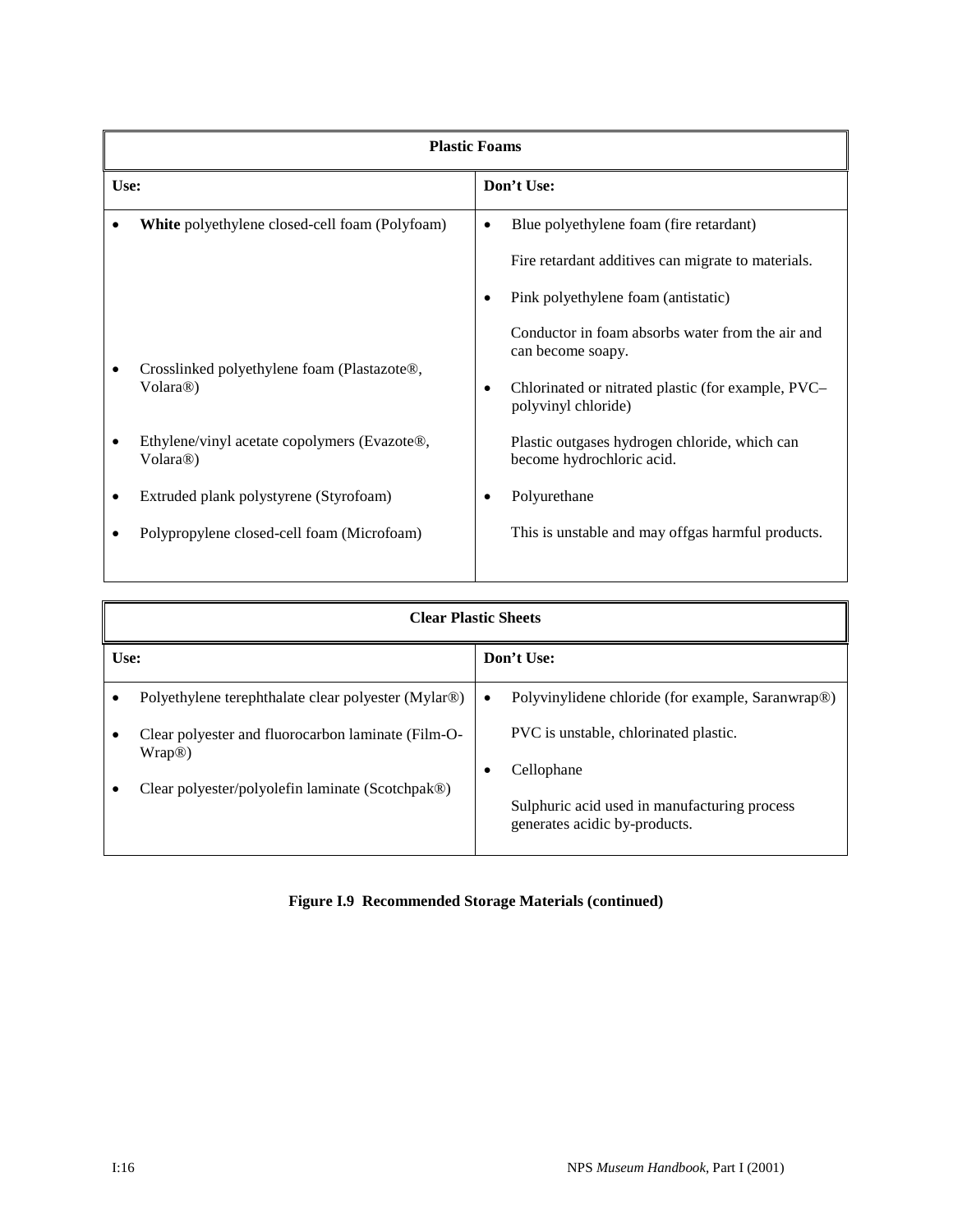|            | <b>Boards</b>                                                                                              |           |                                                                           |
|------------|------------------------------------------------------------------------------------------------------------|-----------|---------------------------------------------------------------------------|
| <b>Use</b> |                                                                                                            | Don't Use |                                                                           |
|            | Acid-free mat board                                                                                        | $\bullet$ | Regular cardboard or matboard                                             |
|            | Acid-free corrugated board                                                                                 |           | Non-archival cardboard and mathoard are acidic.                           |
|            | Acid-free Fome-Cor® (International Paper Co.);<br>extruded polystyrene with polystyrene skin               | ٠         | Urea formaldehyde impregnated paper laminated<br>panel board (Gatorfoam®) |
|            | Honeycomb boards<br>acid-free rigid paperboard (Tycore®)<br>aluminum-board (Hexcel Honeycomb <sup>®)</sup> |           |                                                                           |
|            | Corrugated polypropylene boards (Cor-X®,Coro-<br>plast@                                                    |           |                                                                           |
|            | Double-walled polycarbonate (Lexan <sup>®)</sup>                                                           |           |                                                                           |

| <b>Tape/Ties</b>                         |                                                                                                                                               |  |  |  |
|------------------------------------------|-----------------------------------------------------------------------------------------------------------------------------------------------|--|--|--|
| <b>Use</b>                               | Don't Use                                                                                                                                     |  |  |  |
| Water-activated paper or linen tape<br>٠ | Pressure sensitive tapes, including:<br>٠<br>cellophane<br>$\overline{\phantom{0}}$<br>masking<br>-<br>strapping<br>-<br>duct<br>electrical   |  |  |  |
| Cotton or polyester twill tape           | The adhesive degrades and the carrier peels off<br>leaving residues and stains.<br>Rubber bands<br>Rubber degrades and sticks to the surface. |  |  |  |

# **Figure I.9. Recommended Storage Materials (continued)**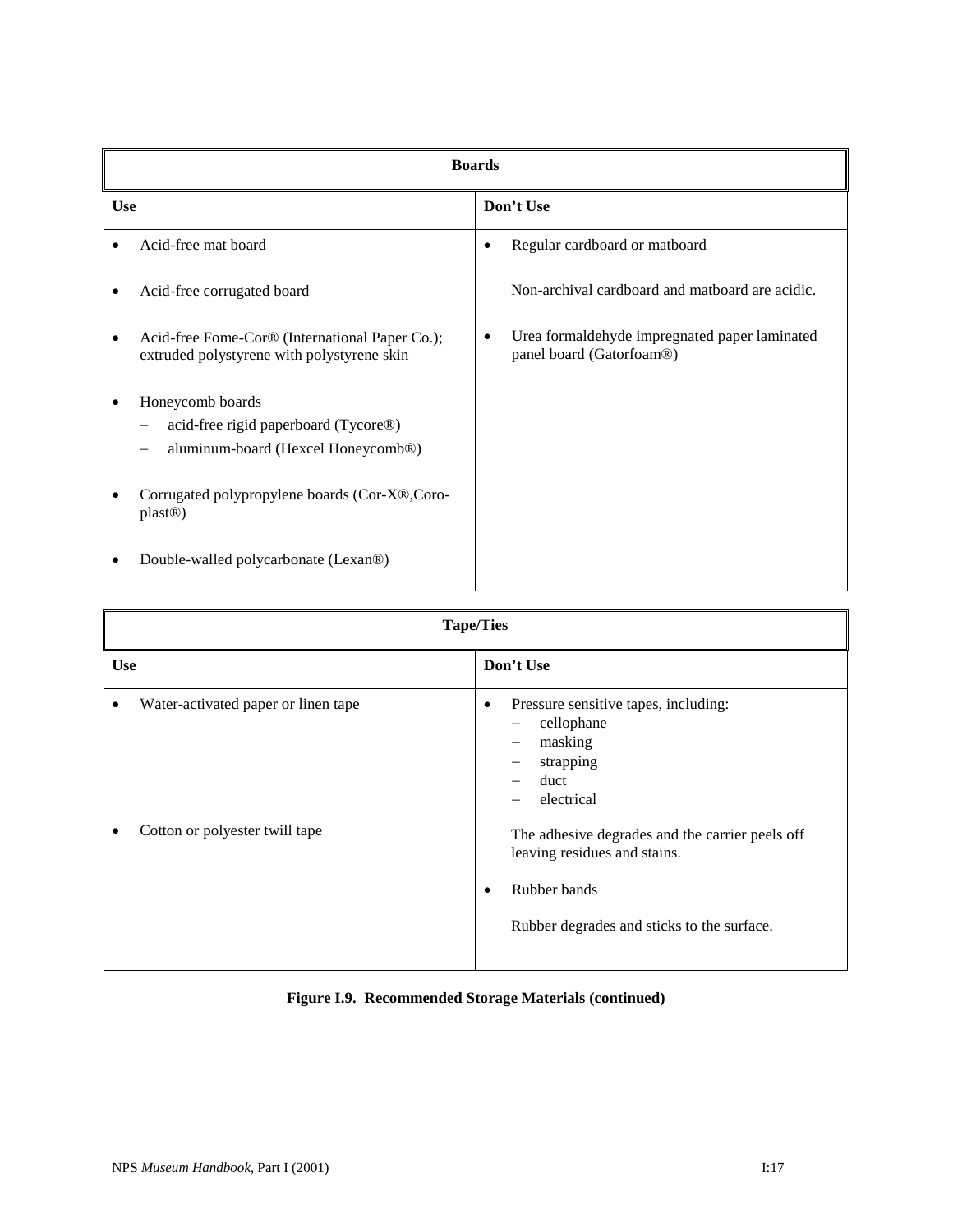|            | Fabric              |           |                           |  |  |
|------------|---------------------|-----------|---------------------------|--|--|
| <b>Use</b> |                     | Don't Use |                           |  |  |
| ٠          | Polyester Stabiltex | $\bullet$ | Wool fabric               |  |  |
| ٠          | Reemay 2014         |           |                           |  |  |
| $\bullet$  | Washed muslin       | $\bullet$ | Unwashed muslin           |  |  |
|            |                     |           | Sizing may attract pests. |  |  |

**Figure I.9. Recommended Storage Materials (continued)**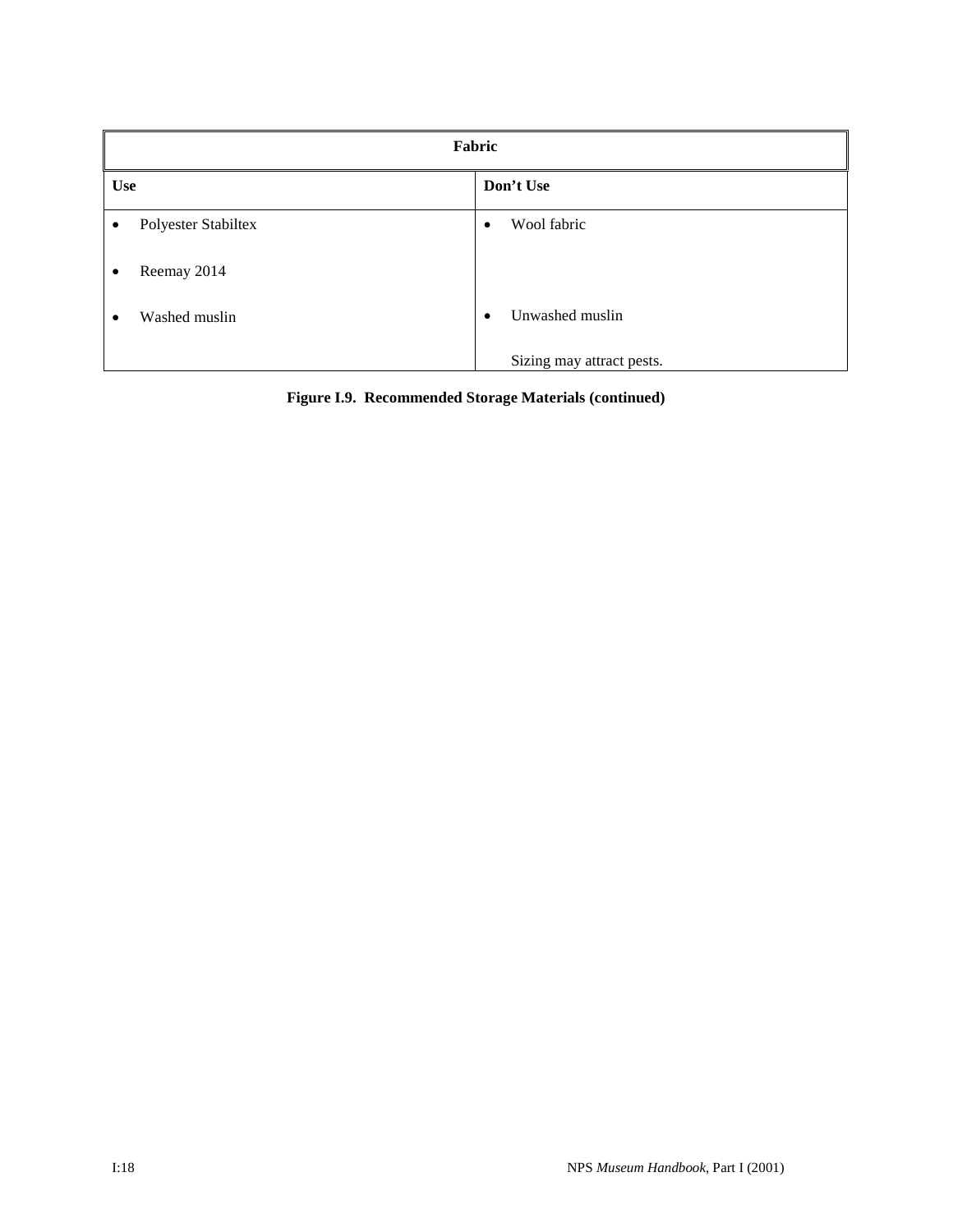#### **E. Selected Bibliography**

Adamson, Helen. "Storage of Archaeological Material: The Problems." *Museum Archaeologist* 3 (1979): 3-9.

- Christenson, Andrew L. "Cultural Resource Management; The Role of Museums in Cultural Resource Management." *American Antiquity* 44, no. 1 (1979): 161-163.
- Dowman, Elizabeth A. *Conservation in Field Archaeology*. London: Methuen and Co., 1970.
- Ford, Richard I. "A Three-Part System for Storage of Archeological Collections." *Curator* 23, no. 1 (1980): 55-62.
- Hodges, H. W. M. "Problems and Ethics of the Restoration of Pottery." Conservation in Archaeology and the Applied Arts, *Contributions to the Stockholm Congress*, IIC, June 2-6, 1975: 37-38.
- Johnson, Jessica S. "Soluble Salts and Deterioration of Archeological Materials." *Conserve O Gram* 6/5. Washington, D.C.: National Park Service, 1998.
	- \_\_\_\_\_\_. "Long-Term Effects of Acid-Cleaning Archeological Ceramics." *Conserve O Gram* 6/6. Washington, D.C.: National Park Service, 1999.
- Keene, S., ed. "Conservation Archaeology and Museums." *Occasional Papers* No. 10. London: United Kingdom Institute for Conservation, 1980.
- Lafontaine, R.H. "Silica Gel." *Technical Bulletin* 10. Ottawa, Ontario: Canadian Conservation Institute, 1984.
- Leigh, David. "The Selection, Conservation and Storage of Archaeological Finds." *Museums Journal* 82, no. 2 (1982): 115-116.
- Majewski, Lawrence. "On Conservation: Archaeological Sites." *Museum News* 51, no. 3 (1972): 11-12.
- Moyer, Curt. Archaeological Conservation Forum: "This is not a Fixit Shop!" *Society for Historical Archaeology Newsletter* 19, no. 2 (1986): 33-36.
- Pye, Elizabeth. "Conservation and Storage: Archaeological Material." In *Manual of Curatorship*, 203-238. London: Butterworths, 1986.
- Raphael, Toby. *Exhibit Conservation Guidelines.* CD-ROM. Harpers Ferry, W.V.: Division of Conservation, Harpers Ferry Center, NPS, 1999.
	- \_\_\_\_\_\_. "Using Silica Gel in Microenvironments." *Conserve O Gram* 1/8. Washington, D.C.: National Park Service, 1999.
- Riss, Dan. "First Aid for Wet-Site Objects." *Conserve O Gram* 6/1. Washington, D.C.: National Park Service, 1993.
	- \_\_\_\_\_\_. "Desalinization: Passive Alkaline Soak." *Conserve O Gram* 6/2. Washington, D.C.: National Park Service, 1993.
	- \_\_\_\_\_\_. "Testing for Chlorides with Silver Nitrate." *Conserve O Gram* 6/3. Washington, D.C.: National Park Service, 1993.
	- \_\_\_\_\_\_. "Making Percent Solutions of Chemicals." *Conserve O Gram* 6/4. Washington, D.C.: National Park Service, 1993.